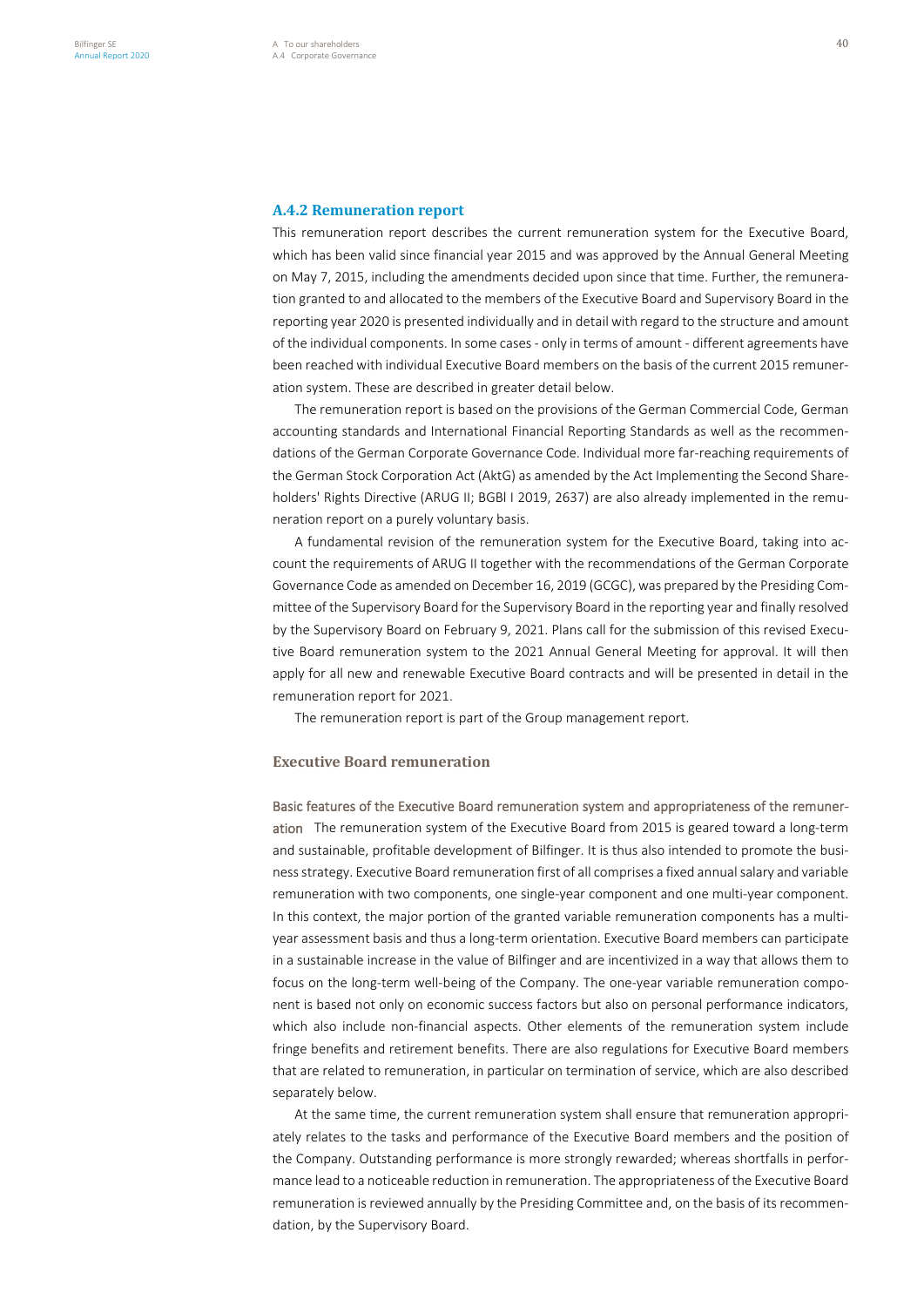For the appropriateness review and assessment of the customary nature of the specific total remuneration for the members of the Executive Board, the Presiding Committee and Supervisory Board in addition to the remuneration data of the companies from the SDAX will henceforth, in accordance with recommendation G.3 of the GCGC, also use remuneration data from a selected group of German and European companies (Peer Group), which the Supervisory Board has selected primarily according to the criteria of comparability by sector, number of employees or similar situation of the company (so-called turnaround companies), taking into account the availability of remuneration data. The Supervisory Board reviews the composition of this Peer Group annually. For the financial year 2021, the Peer Group is made up of Arcadis, Fraport, GEA Group, Heidelberger Druckmaschinen, MTU Aero Engines, Knorr-Bremse, Krones, Petrofac and Wood Group. At the same time, the Presiding Committee and the Supervisory Board take into account the ratio of the remuneration of the Executive Board members to the average remuneration of management level 1 which, according to the Company's internal definition, includes employees at management levels 1 and 1a, as well as of the entire Bilfinger workforce in Germany in accordance with recommendation G.4 of the GCGC.

Annual fixed salary The annual fixed salary amounts to €600 thousand for ordinary members of the Executive Board, €650 thousand for Christina Johansson as Chief Financial Officer and €1,200 thousand for the Chairman of the Executive Board.

Variable remuneration The variable remuneration shall consist of two components, a variable remuneration with a one-year assessment basis, the short term incentive (STI), and a variable remuneration with a multi-year assessment basis, the long term incentive (LTI). In addition, the granting of a special or recognition bonus is at the discretion of the Supervisory Board.

The STI is based on the achievement of the economic success targets adjusted EBITA and free cash flow. With an individual performance factor (IPF), which is also included, the Supervisory Board can take account of the individual performance of each member of the Executive Board as well as unforeseen events that have a material impact on the activities of the members of the Executive Board. The target value and the scope of the economic success targets with the upper and lower limit as well as the criteria for the IPF of the respective member of the Executive Board are determined at the beginning of the relevant financial year by the Supervisory Board. In line with recommendation G.7 of the GCGC, it is planned for the future that a determination will be made prior to the start of the relevant financial year.

The annual initial value of the STI, corresponding to a 100 percent target achievement, amounts to €500 thousand for ordinary members of the Executive Board, €600 thousand for Christina Johansson as Chief Financial Officer and €1,000 thousand for the Chairman of the Executive Board. This figure changes depending on the achievement of the target values defined each year by the Supervisory Board for the development of adjusted EBITA and free cash flow of the Bilfinger Group. Achievement of these equally weighted targets only counts within a corridor between an absolute upper and lower limit. These limits are set by the Supervisory Board for each performance target together with the target value for the relevant financial year. Below the lower limit, the degree of target achievement is zero. With achievement of the lower limit, the degree of target achievement amounts to 50 percent. It increases on a linear basis up to the target of 100 percent and from there, also on a linear basis, up to the absolute upper limit to 200 percent ('cap').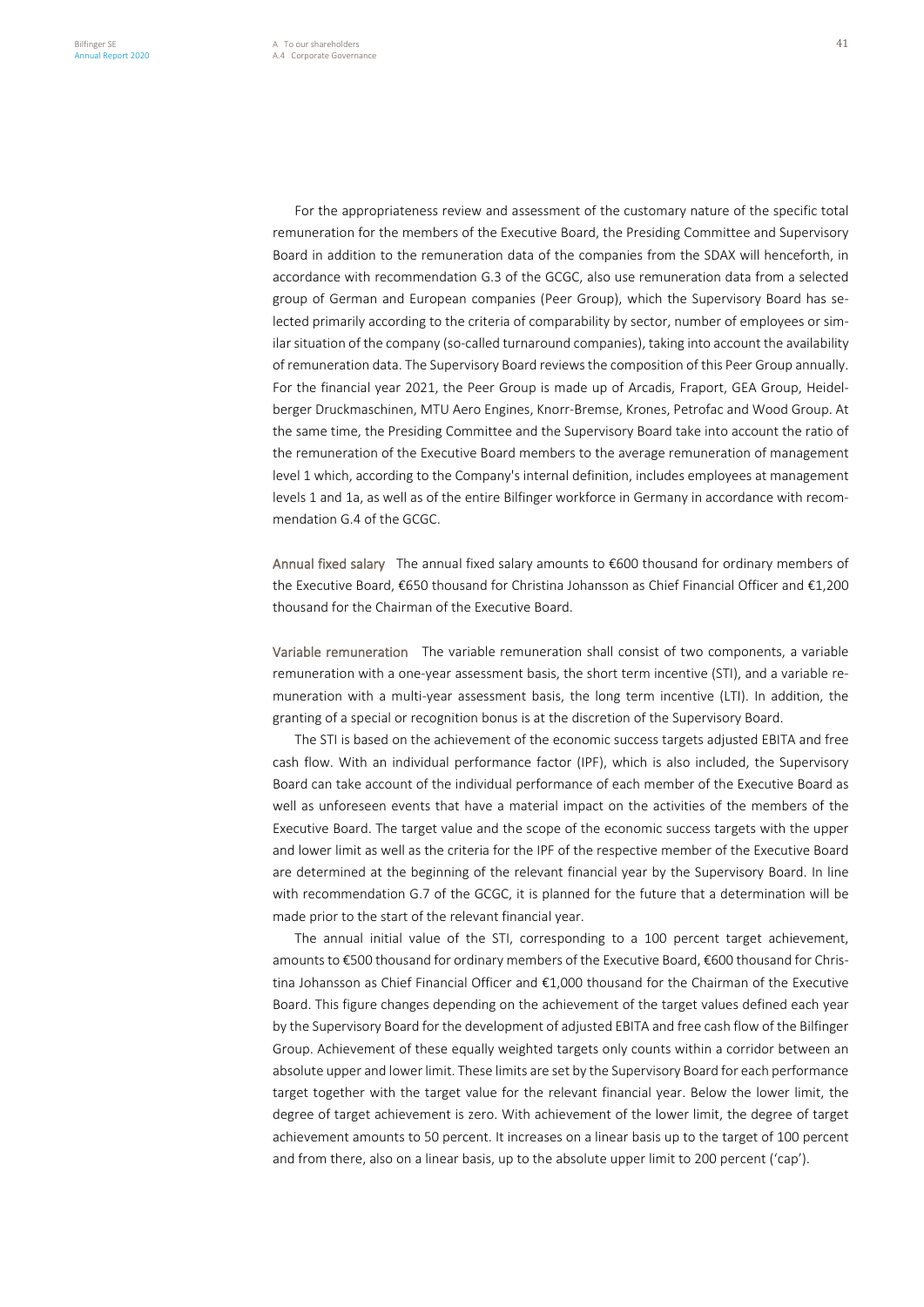

**Level of target achievement** 

The criteria used to assess the IPF of each member of the Executive Board include strategy implementation, leadership, innovation, market success factors, corporate culture and Environment, Social & Governance (ESG).

Disbursement of the STI is made following the conclusion of the relevant financial year if the targets are met and is calculated by multiplying the initial value with the arithmetic mean of the degree of achievement of the two economic success targets and the IPF determined for each member of the Executive Board for the relevant financial year (factor 0.8 to 1.2). The IPF is based on the evaluation of individual overall performance of the Executive Board member, oriented toward the defined criteria and unforeseen events in the financial year. In the case of the assumption or termination of an Executive Board mandate during the year, there is an entitlement to payment of the STI for this financial year pro rata temporis.

#### **SHORT TERM INCENTIVE**



The LTI is designed to reward the sustainable long-term development of the Company. It includes the annual issue of virtual shares of Bilfinger SE, so-called performance share units (PSUs). Their number can change over the course of a three-year performance period depending on the degree of target achievement of the two success targets ROCE and development of the relative total shareholder return figure (TSR figure) of the Company shares pursuant to the regulations below. The resulting number of PSUs corresponds to the number of real shares of Bilfinger SE, which the relevant Executive Board member can receive at the conclusion of the performance period.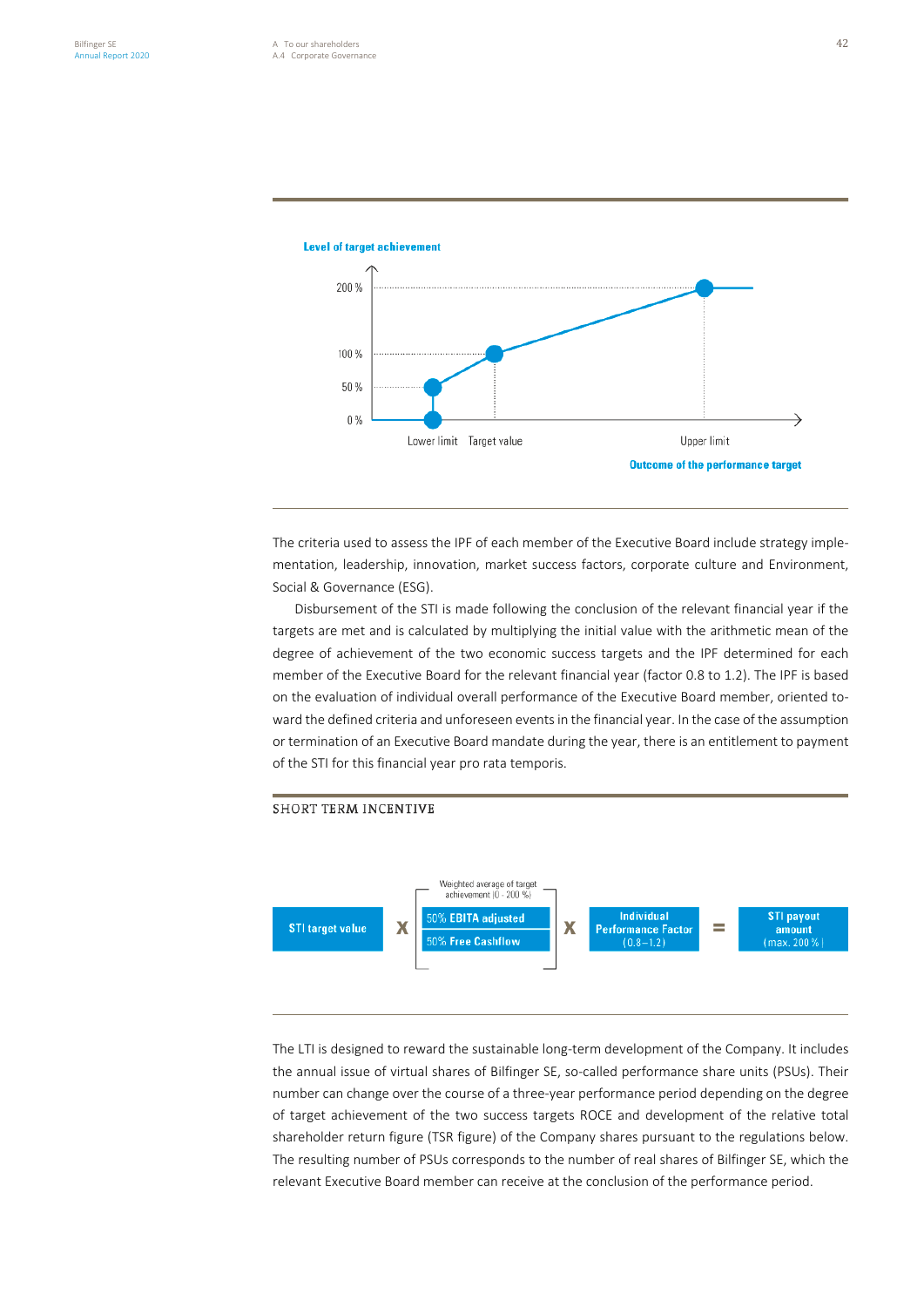At the beginning of each financial year, ordinary members of the Executive Board receive PSUs with a current market value of €630 thousand; Christina Johansson as Chief Financial Officer receives PSUs with a current market value of €700 thousand, and the Chairman of the Executive Board receives PSUs with a current market value of €1,400 thousand. In the case of the assumption or termination of an Executive Board mandate during the year, the number of PSUs allocated for this financial year is decreased pro rata temporis.

ROCE is determined as unadjusted ROCE after taxes. The ROCE target achievement level for the performance period is determined as the quotient of the average of the ROCE values actually achieved to the average value of the achievement of annual target values set by the Supervisory Board in the relevant years (ROCE factor). Only an ROCE factor within the corridor of 80 to 135 percent of the ROCE target value (minimum and maximum value), calculated as the arithmetic mean of the defined annual ROCE target values in the performance period, counts towards target achievement. The degree of target achievement is zero below the minimum value. If the minimum value of 80 percent of the goal is achieved, the degree of target achievement is 50 percent. It then increases on a linear basis up to the ROCE target value with a degree of target achievement of 100 percent and from there again on a linear basis up to a maximum value of 135 percent of the target value to a maximum degree of target achievement of 150 percent ('cap').



The second success factor for the LTI, the relative TSR value, is determined on the basis of a comparison of the TSR values of the shares of the companies listed on the MDAX during the whole performance period. If Bilfinger is positioned below the median in comparison to the other MDAX companies through the performance period, the target achievement amounts to zero percent. In case of the achievement of the median, the target achievement amounts to 100 percent. It then increases on a linear basis and can, in the case of a positioning at the 75th percentile or above, amount to a maximum of 150 percent.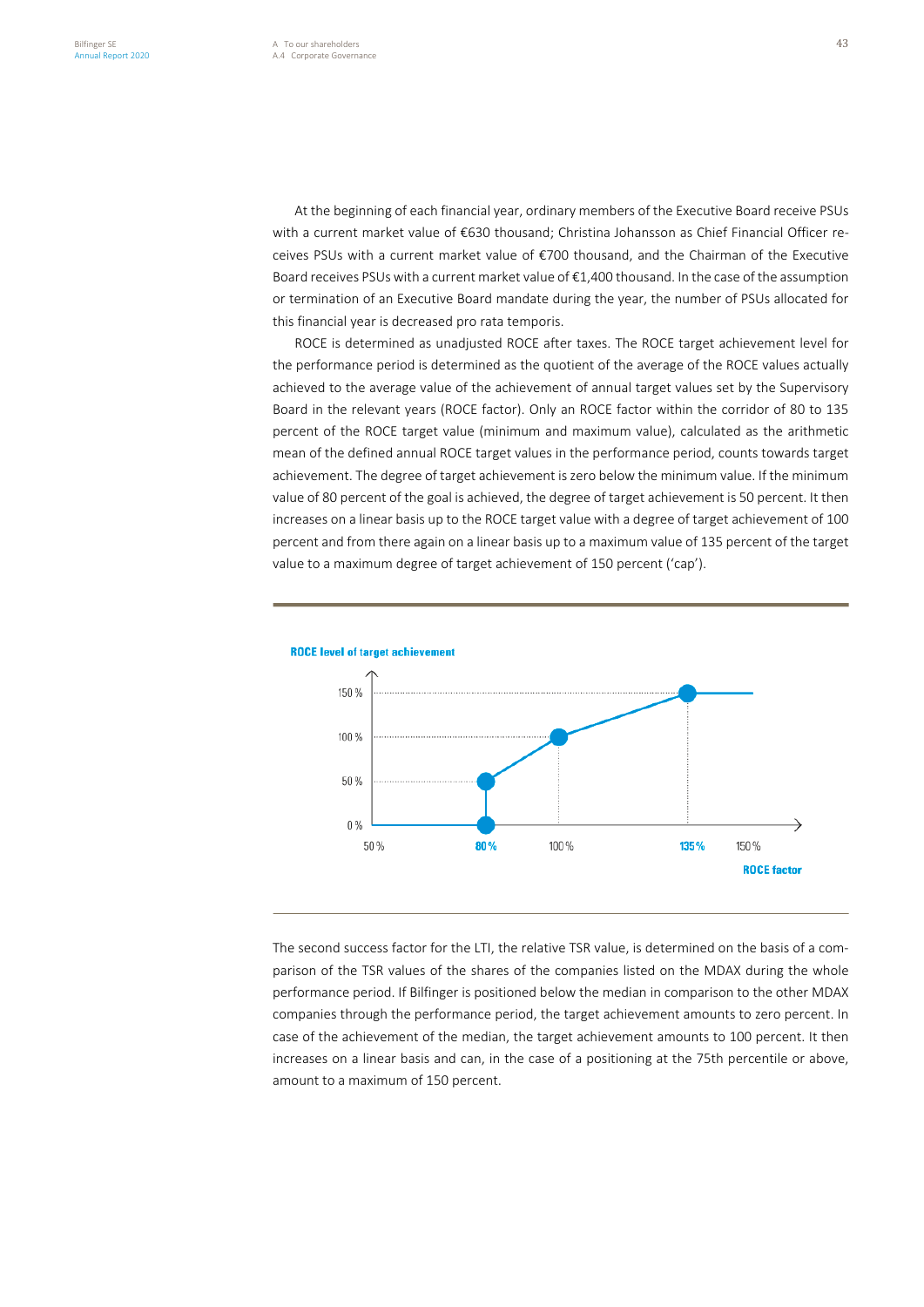

**TSR level of target achievement** 

The final number of PSUs is calculated by multiplying the initial number of PSUs with the arithmetic mean of the degree of target achievement for the two success targets. The final number is subject to a cap of a maximum 150 percent of the initial number of PSUs ('Number-Cap'). In addition, the Supervisory Board is authorized, in the case of extraordinary events or developments, especially in the case of extreme increases in the share price, to appropriately reduce the mathematical final number of PSUs. At the end of the performance period, members of the Executive Board receive a number of real Bilfinger shares corresponding to the final number of PSUs. The Company is authorized, however, to make a full or partial cash settlement in place of the delivery of Bilfinger shares, the amount of which is measured based on the current market price.

# CALCULATION OF THE FINAL NUMBER OF PSUS



In addition to the STI and LTI, the Supervisory Board can, at its own discretion, grant a member of the Executive Board, on the basis of a previously concluded target-setting agreement, a special bonus or retroactively a recognition bonus for special achievement. Basically, there is no legal entitlement to such a bonus on the part of the member of the Executive Board except in the case of an explicit commitment from the Supervisory Board.

Own investment in Bilfinger shares Members of the Executive Board are obliged to purchase Bilfinger shares, the purchase price of which equals one year's gross annual fixed salary, and to hold them for the period of their appointment to the Executive Board. The purchase is to be made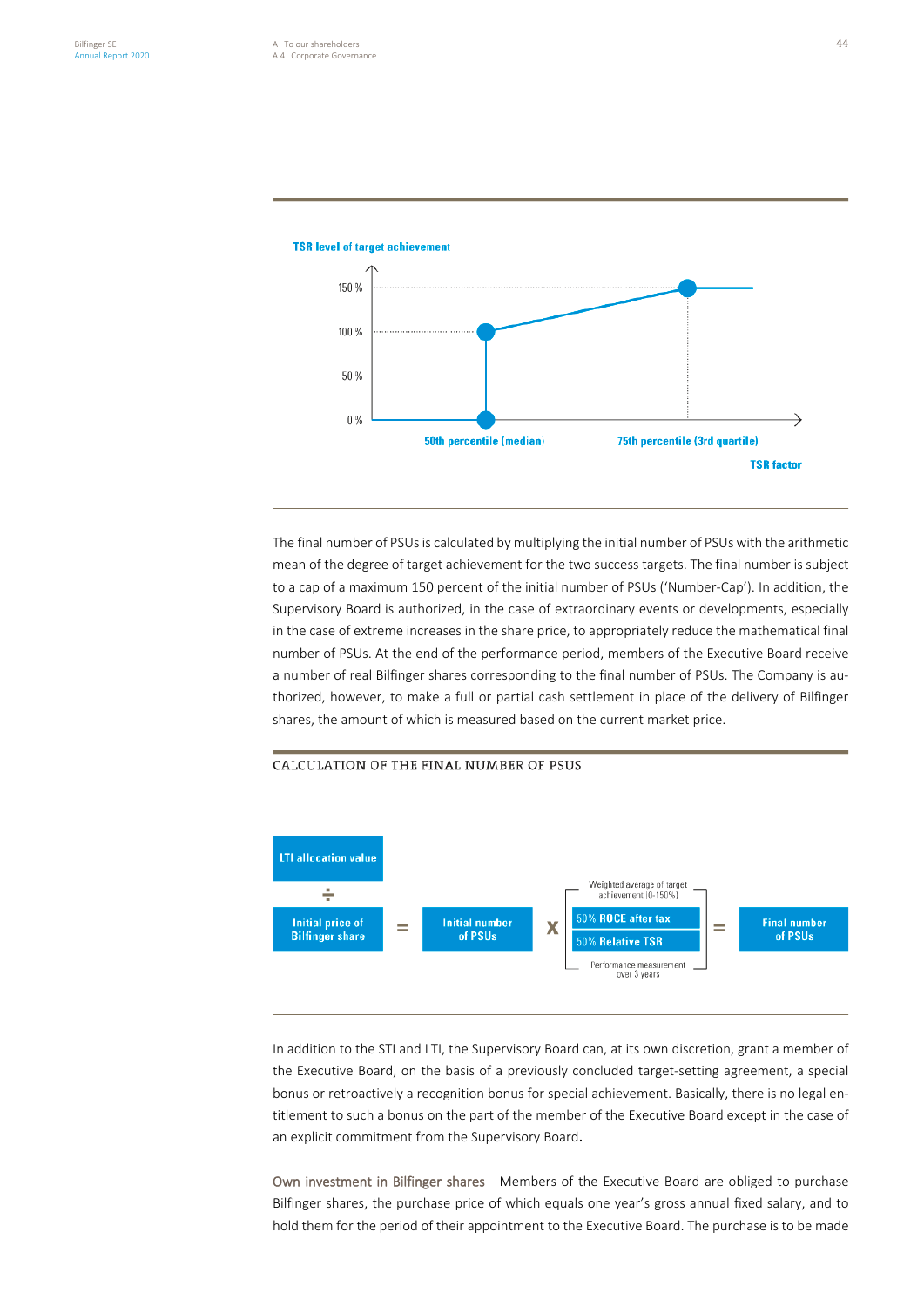within a time period of five years, whereby shares with a value of at least one-fifth of the total amount to be applied must be purchased in each financial year. Shares that are granted to a member of the Executive Board within the scope of the LTI at the end of the performance period are counted against this purchase obligation.

Fringe benefits The Executive Board remuneration system provides for fringe benefits in the form of benefits in kind and allowances, for the most part consisting of allowances to insurance and the use of company cars including a pool driver. Where relevant, the values to be accounted for in accordance with tax guidelines are taken as a basis.

Retirement benefits Retired members of the Executive Board receive pension payments from the age of 62. In case of the death of a member of the Executive Board with pension entitlement and assuming further conditions are met, dependents are entitled to pension benefits in the form of widow and orphan pensions, insofar as other arrangements have not been made in individual cases. For new contracts since the third quarter of 2016, benefit entitlements for surviving dependents will exclusively take the form of capital payments to the extent this has been agreed. The current members of the Executive Board have not made any such relevant agreement. The entitlements described above have been transferred to an external institution in the form of a reinsured relief fund and are based on contributions made by the Company to the relief fund and contractually agreed with the members of the Executive Board in the amount of 45 percent of the fixed remuneration (50 percent in the case of Ms. Johansson). All future pension entitlements are fully funded so that there is no financial burden on the Company in the event of a claim. For all contracts, there is a right to select between payment of the retirement benefit as a capital payment or as a life-long pension. The benefits of the external institutions also cover the risk of occupational disability, insofar as other arrangements have not been made in individual cases. The pension arrangement of Ms. Johansson covers pension payments only. Mr. Hall has not concluded a pension arrangement, but instead receives the annual contribution paid out as salary in one amount.

The following table shows the Company's contributions to the relief fund for the year 2020 and the expected annual pension entitlements or the expected amount of principal payments to active members of the Executive Board already achieved by members of the Executive Board upon retirement, assuming a retirement age of 62 years (unless indicated otherwise).

| RETIREMENT BENEFITS      | Expected amount<br>of the principal<br>payment<br>upon retirement | Expected annual<br>pension<br>entitlement<br>upon retirement | Contribution to<br>the relief fund |                  |  |
|--------------------------|-------------------------------------------------------------------|--------------------------------------------------------------|------------------------------------|------------------|--|
|                          |                                                                   |                                                              | 2020                               | 2019             |  |
| in $\notin$ thousand     |                                                                   |                                                              |                                    |                  |  |
| Tom Blades (Chairman)    | 2,853 <sup>a</sup>                                                | 83 <sup>a</sup>                                              | 540                                | 540              |  |
| Christina Johansson      | 2,985                                                             | 87                                                           | 325                                | 325              |  |
| Duncan Hall <sup>b</sup> |                                                                   |                                                              |                                    |                  |  |
|                          |                                                                   |                                                              | 865                                | 865 <sup>c</sup> |  |

a Calculation on the assumption of a retirement age of 65 years.

b Mr. Hall receives the annual contribution to the relief fund paid out as part of the fixed remuneration.

c Due to the departure of Executive Board member Michael Bernhardt as of December 31, 2019, the total contributions for 2019 were adjusted accordingly by his amount (€270 thousand) compared to the previous year's remuneration report.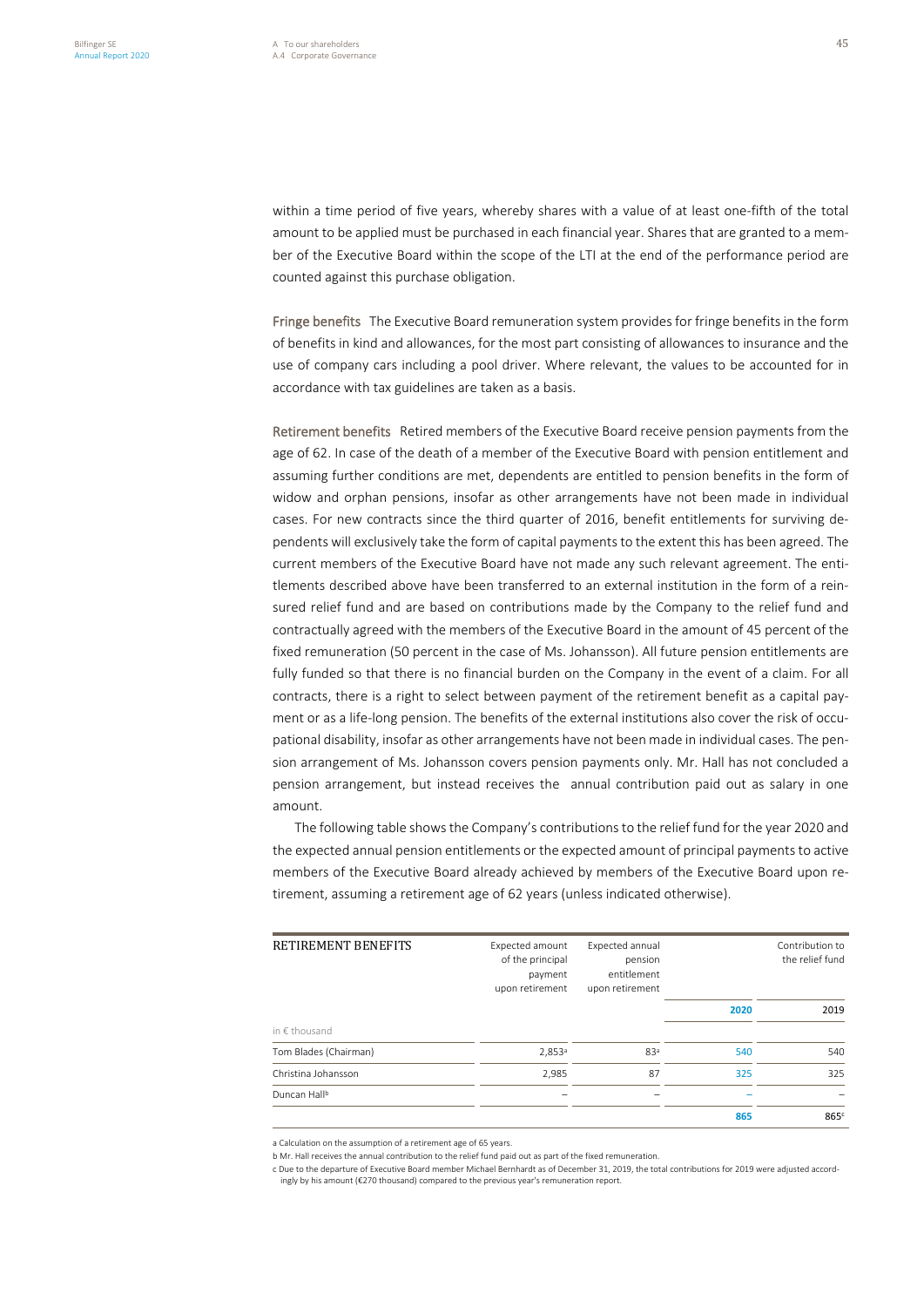# **Total remuneration granted and allocated for the financial year**

Total remuneration granted and allocated for 2020, comprising the basic annual salary, variable remuneration including share-based remuneration, benefits in kind and the addition to the relief fund and the pension allowance , can be found in the *corresponding remuneration tables below* .

It should initially be noted that the Executive Board members waived 20 percent of their fixed remuneration in the second quarter of 2020 in order to contribute to the COVID-19 pandemic situation.

The remuneration system in place since the 2015 financial year does not provide for any upper limits in terms of amount for the remuneration of the Executive Board as a whole and the longterm oriented portion of the variable remuneration components. As already described, members of the Executive Board receive a certain number of PSUs as part of the LTI. While the final number of PSUs is limited, the share price of the Company that is relevant for the value of the PSUs at the conclusion of the three-year performance period is not subject to any limitation because an upper limit in this respect contradicts the basic principle of a share-based remuneration. The following table thus contains no maximum amounts. In accordance with Section 87a Subsection 1 Sentence 2 No. 1 AktG, the new Executive Board remuneration system will provide for required maximum amounts; which will be presented in the remuneration report for the year 2021.

With Ms. Johansson, the Supervisory Board, due to the circumstance that she was not involved in the corporate planning for financial years 2018 and 2019, has also agreed (insofar as still relevant for the reporting year) that, with regard to the STI for 2019, a weighted average of the target achievements, i.e. the results of the economic success targets, of 100 percent will be guaranteed. In addition, with regard to the LTI for 2018 (pro rata temporis) and 2019, the fulfillment of the ROCE parameters of the LTI at 100 percent has been guaranteed. Due to the fulfillment of the ROCE target in the years 2018 and 2019 of over 100 percent in each case, however, the guarantee did not apply in this respect.

Because Mr. Hall was also involved in the Group's corporate planning for fiscal year 2019 only with regard to the partial planning at that time for the Northwest Europe division, the Supervisory Board additionally agreed with Mr. Hall that a weighted average of the degree of target achievement, i.e. the results of the economic performance targets, would be guaranteed at 60 percent for 2019 with regard to the STI and at 100 percent with regard to the LTI for 2019. This guarantee, too, has not been applied with regard to the LTI due to a fulfillment of the ROCE target in 2019 of more than 100 percent.

No guarantees were agreed for variable remuneration components for Executive Board members for the reporting year.

Further, the Supervisory Board resolved in February 2021 to grant the Executive Board members active in the reporting year a one-time recognition bonus for their above-average performance and commitment in the reporting year marked by the COVID 19 pandemic, through which they safely led Bilfinger and achieved a good result for Bilfinger, taking into account the severity of the situation. The one-time recognition bonus amounts to €190 thousand for Mr. Blades, €114 thousand for Ms. Johansson and €95 thousand for Mr. Hall.

No loans or advances were made to the members of the Executive Board in the fiscal year 2020. No remuneration was paid for positions held on supervisory boards or comparable boards of Group companies by members of the Executive Board in the financial year 2020.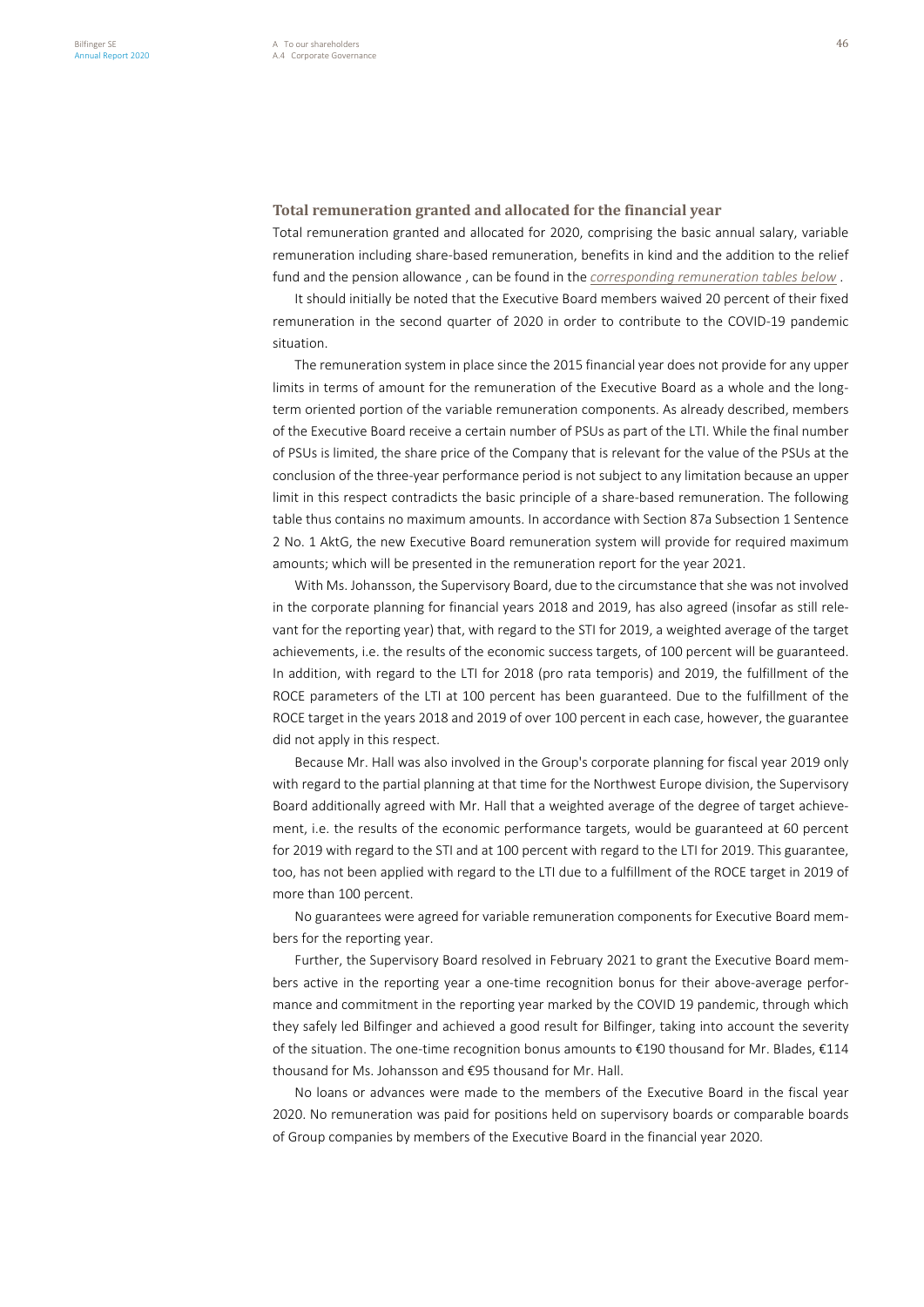| <b>VALUE OF BENEFITS GRANTED</b><br>FOR THE REPORTING YEAR                            |       | Tom Blades<br>(Chairman) |                    |             |                          | Christina Johansson<br>(Chief Financial Officer) |             |                  | Duncan Hall<br>(Member of the Executive Board) |                  |              |                  |
|---------------------------------------------------------------------------------------|-------|--------------------------|--------------------|-------------|--------------------------|--------------------------------------------------|-------------|------------------|------------------------------------------------|------------------|--------------|------------------|
| 2019                                                                                  |       | 2020                     | 2020<br>min        | 2020<br>max | 2019                     | 2020                                             | 2020<br>min | 2020<br>max      | 2019                                           | 2020             | 2020<br>min  | 2020<br>max      |
| in € thousand                                                                         |       |                          |                    |             |                          |                                                  |             |                  |                                                |                  |              |                  |
| Fixed remuneration                                                                    | 1,200 | 1,200                    | 1,200              | 1,200       | 650                      | 650                                              | 650         | 650              | 870 <sup>c</sup>                               | 870 <sup>c</sup> | 870          | 870              |
| Fringe benefits                                                                       | 45    | 38                       | 38                 | 38          | 39                       | 36                                               | 36          | 36               | 13                                             | 13               | 13           | 13               |
| One-time payment                                                                      |       |                          |                    |             |                          |                                                  |             |                  |                                                |                  |              |                  |
| Total                                                                                 | 1,245 | 1,238                    | 1,238              | 1,238       | 689                      | 686                                              | 686         | 686              | 883                                            | 883              | 883          | 883              |
| One-year variable remuneration: STI                                                   | 347   | 1,000                    | -                  | 2,000       | 540                      | 600                                              | -           | 1,200            | 270                                            | 500              |              | 1,000            |
| Multi-year variable remuneration: LTI<br>(share-based) Tranche 2019-2021 <sup>a</sup> | 918   |                          |                    |             | 459                      |                                                  |             |                  | 413                                            |                  |              |                  |
| Multi-year variable remuneration: LTI<br>(share-based) Tranche 2020-2022 <sup>a</sup> |       | 1,269                    | 0 <sub>p</sub>     | n/a         | $\overline{\phantom{0}}$ | 635                                              | 0           | n/a <sup>b</sup> | $\qquad \qquad -$                              | 571              | $\mathbf{0}$ | n/a <sup>b</sup> |
| Total                                                                                 | 2,510 | 3,507                    | 1,238 <sup>b</sup> | n/a         | 1,688                    | 1,921                                            | 686         | n/a <sup>b</sup> | 1,566                                          | 1,954            | 883          | n/a <sup>b</sup> |
| Benefit expense                                                                       | 540   | 540                      | 540                | 540         | 325                      | 325                                              | 325         | 325              |                                                |                  |              |                  |
| <b>Total remuneration</b>                                                             | 3,050 | 4,047                    | 1,778 <sup>b</sup> | n/a         | 2,013                    | 2,246                                            | 1,011       | n/a <sup>b</sup> | 1,566                                          | 1,954            | 883          | n/a <sup>b</sup> |

a Fair value at granting.

b Not applicable, as the LTI is not limited due to the payment in real shares.

c Fixed remuneration of €600 thousand plus payment of the annual contribution for retirement benefits of €270 thousand.

| <b>ALLOCATION</b><br>FOR THE REPORTING YEAR                                           |       | Tom Blades<br>(Chairman) |       | Christina Johansson<br>(Chief Financial Officer) | (Member of the Executive Board) | Duncan Hall      |
|---------------------------------------------------------------------------------------|-------|--------------------------|-------|--------------------------------------------------|---------------------------------|------------------|
|                                                                                       | 2019  | 2020                     | 2019  | 2020                                             | 2019                            | 2020             |
| in € thousand                                                                         |       |                          |       |                                                  |                                 |                  |
| Fixed remuneration                                                                    | 1,200 | 1,140                    | 650   | 618                                              | 870 <sup>b</sup>                | 840 <sup>b</sup> |
| Fringe benefits                                                                       | 45    | 38                       | 39    | 36                                               | 13                              | 13               |
| One-time payment                                                                      |       | 190 <sup>a</sup>         |       | 114 <sup>a</sup>                                 |                                 | 95 <sup>a</sup>  |
| Total                                                                                 | 1,245 | 1,368                    | 689   | 768                                              | 883                             | 948              |
| One-year variable remuneration: STI                                                   | 347   | 310                      | 540   | 186                                              | 270                             | 155              |
| Multi-year variable remuneration: LTI<br>(share-based) Tranche 2017-2019              | 0     |                          |       |                                                  |                                 |                  |
| Multi-year variable remuneration: LTI<br>(share-based) Tranche 2018-2020 <sup>c</sup> |       | 717                      |       | 30                                               |                                 |                  |
| Total                                                                                 | 1,592 | 2,395                    | 1,229 | 984                                              | 1,153                           | 1,103            |
| Benefit expense                                                                       | 540   | 540                      | 325   | 325                                              |                                 |                  |
| <b>Total remuneration</b>                                                             | 2,132 | 2,935                    | 1,554 | 1,309                                            | 1,153                           | 1,103            |

a The granting of a recognition bonus for special performance and the amount of such a bonus are at the discretion of the Supervisory Board.

b Fixed remuneration plus payment of the annual contribution for retirement benefits of €270 thousand.

c Value of the earned PSUs/Bilfinger shares pursuant to the LTI as of December 31, 2020 (based on the XETRA closing share price on December 30, 2020).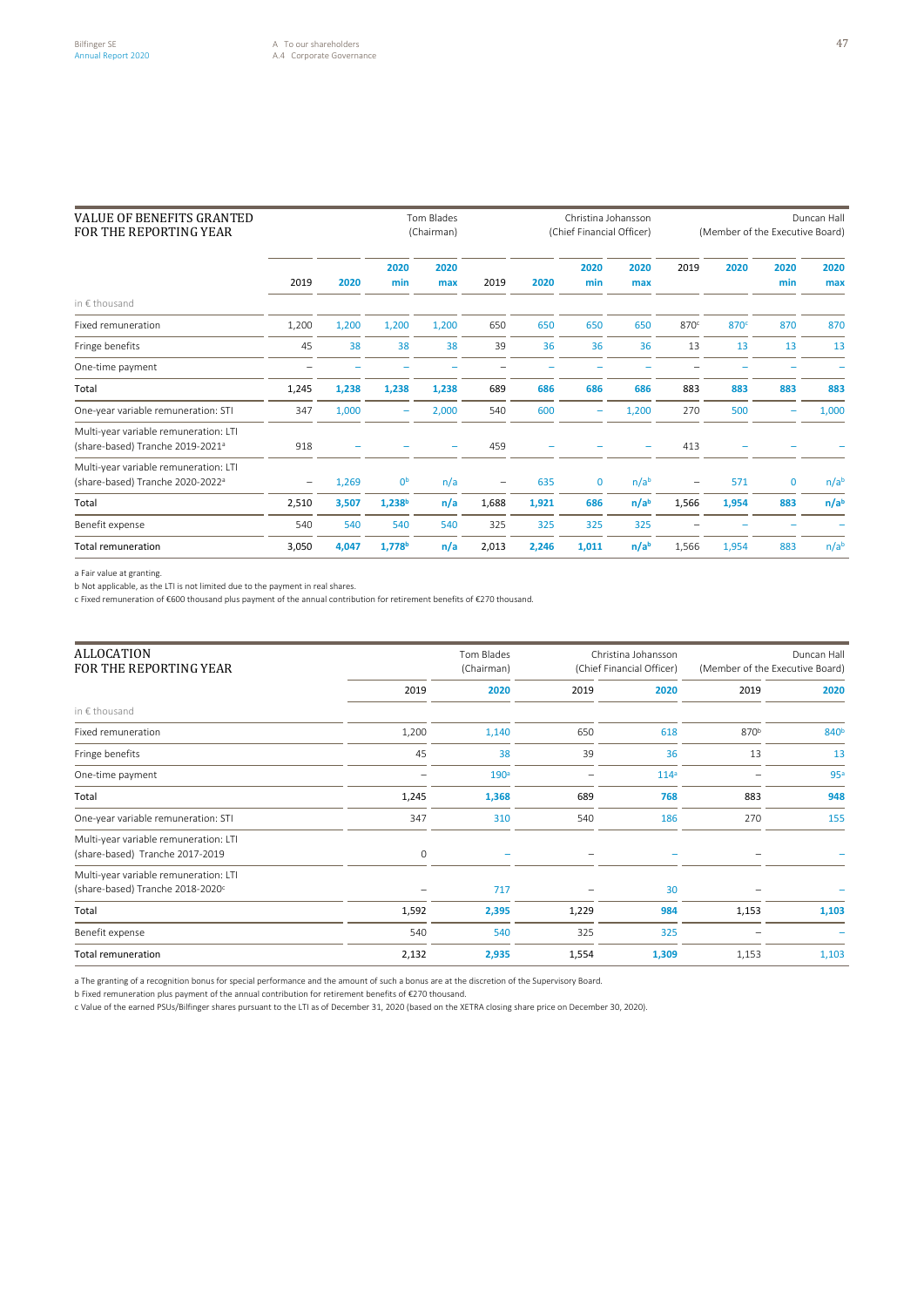**Calculation of variable remuneration components allocated for the financial year** The variable remuneration components allocated for 2020 - as shown in the *corresponding, preceding compensation tables*- are calculated in detail as explained below.

Definition and fulfillment of the STI criteria For 2020, the Supervisory Board defined the following target, minimum and maximum values for the economic success criteria of the STI and they were fulfilled as follows:

| ECONOMIC<br><b>SUCCESS CRITERIA STI</b><br>2020 | Minimum target<br>(target achieve-<br>ment 50%) | Target<br>(target achieve-<br>ment 100%) | Maximum target<br>(target achieve-<br>ment 200%) | Figure actually  | Degree of target<br>achieved achievement in % |
|-------------------------------------------------|-------------------------------------------------|------------------------------------------|--------------------------------------------------|------------------|-----------------------------------------------|
| $\epsilon$ million                              |                                                 |                                          |                                                  |                  |                                               |
| Adjusted EBITA                                  | 35                                              | 100                                      | 165                                              | 20               | $\Omega$                                      |
| Free cash flow                                  | 100                                             | 126                                      | 171                                              | 106 <sup>a</sup> | 62                                            |

a Free cash flow after adjustment for early payment of taxes.

The average level of target achievement for the STI's equally weighted economic success criteria for 2020 is thus 31 percent.

The criteria for the Individual Performance Factor (IPF) were defined for the Executive Board members at the beginning of the reporting year by the Supervisory Board regarding employee management and development, implementation of the strategy as well as corporate culture. As part of the general assessment of the activities of each member of the Executive Board, the Supervisory Board has determined the following achieved IPFs based on the evaluation of achievement of the defined criteria:

| <b>IPF</b>            | Achieved IPF<br>2020 |
|-----------------------|----------------------|
| Tom Blades (Chairman) | 1.0                  |
| Christina Johansson   | 1.0                  |
| Duncan Hall           | 1.0                  |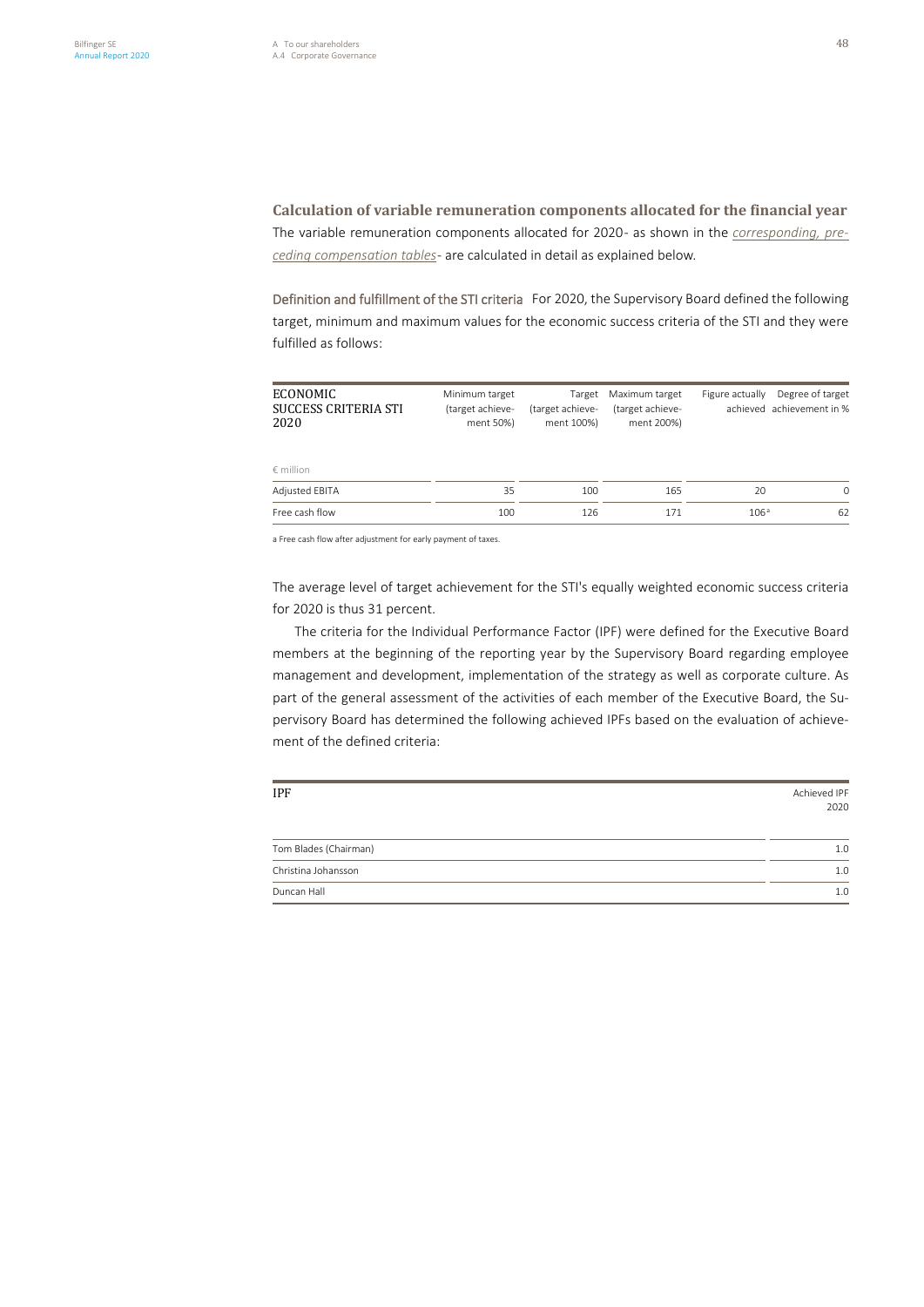On the basis of the above figures, the STI payout values for 2020 for the individual Executive Board members are calculated as shown in the following table.

| CALCULATION OF THE STI<br>2020 | Weighted degree<br>of target achieve-<br>ment in % | Achieved IPF | STI target<br>in $\epsilon$ thousand | STI payout<br>in € thousand |
|--------------------------------|----------------------------------------------------|--------------|--------------------------------------|-----------------------------|
| Tom Blades (Chairman)          | 31                                                 | 1.0          | 1.000                                | 310                         |
| Christina Johansson            | 31                                                 | 1.0          | 600                                  | 186                         |
| Duncan Hall                    | 31                                                 | 1.0          | 500                                  | 155                         |

Definition and fulfillment of the LTI (tranche 2018-2020) For the performance period of the 2018- 2020 LTI tranche which expired at the end of the reporting year, the following initial numbers of PSUs were allocated by the Supervisory Board at the beginning of 2018 on the basis of an initial 2018 Bilfinger share price of €37.89 and the corresponding allocation values:

| LTI TRANCHE<br>2018-2020<br><b>PSUS ALLOCATED</b> | Allocation value<br>in $\epsilon$ thousand | Number of PSUs<br>allocated |
|---------------------------------------------------|--------------------------------------------|-----------------------------|
| in T€                                             |                                            |                             |
| Tom Blades (Chairman)                             | 1,400                                      | 36,950                      |
| Christina Johansson                               | 59 <sup>a</sup>                            | 1,570                       |
| Duncan Hall <sup>b</sup>                          |                                            |                             |

a Allocation pro rata temporis due to joining the Executive Board on December 1, 2018.

b Not yet a member of the Executive Board in 2018.

In the relevant performance years 2018 to 2020, the Supervisory Board defined the following annual targets for ROCE (as non-adjusted ROCE after taxes) and the following ROCE figures were actually achieved:

| LTI TRANCHE<br>2018-2020<br>ROCE FULFILLMENT | ROCE target | ROCE actually<br>achieved |
|----------------------------------------------|-------------|---------------------------|
| in %                                         |             |                           |
| 2018                                         | $-0.21$     | 0.15                      |
| 2019                                         | 0.95        | 1.80                      |
| 2020                                         | 5.08        | 6.88                      |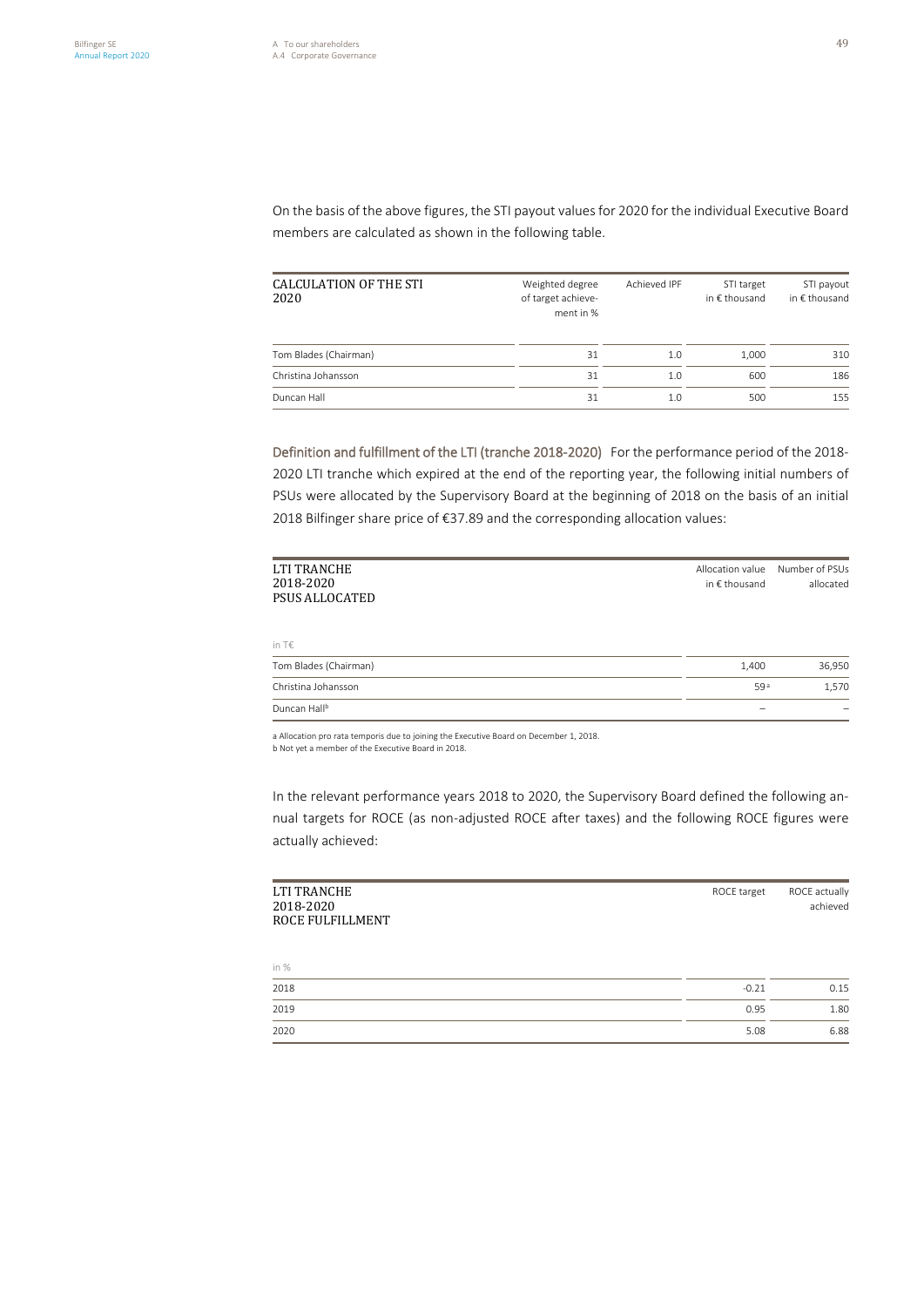the tranche's ROCE target is 152 percent.

On this basis, the average of the annual targets resultsin an ROCE target for the 2018-2020 tranche of 1.94 percent and the percentage ratio of the average of the actually achieved ROCE values to

Because the achievement of the target exceeds the corridor of 80 to 135 percent of the target, the maximum ROCE target achievement level is 150 percent.

For the second LTI success target, the relative TSR value, Bilfinger is positioned compared with the MDAX companies over the performance period at the 23rd percentile. This results in a degree of TSR target achievement for the tranche 2018-2020 of 0 percent.

By multiplying the average of the degree of ROCE target achievement and the degree of TSR target achievement by the initial number of PSUs, the final number of PSUs for the 2018-2020 tranche is calculated, which corresponds to an equal number of Bilfinger shares and which had the following fair value as of December 31, 2020:

| LTI TRANCHE 2018-2020<br><b>FINAL NUMBER OF PSUS</b> | Initial number<br>of PSUs | Degree of<br>ROCE target<br>achievement<br>in $%$ | Degree of<br>TSR target<br>achievement<br>in $%$ | Final number<br>of PSUs | Value of the final<br>number of PSUs<br>in $\epsilon$ thousand |
|------------------------------------------------------|---------------------------|---------------------------------------------------|--------------------------------------------------|-------------------------|----------------------------------------------------------------|
| Tom Blades (Chairman)                                | 36.950                    | 150                                               | 0                                                | 27.713                  | 717 <sup>a</sup>                                               |
| Christina Johansson                                  | 1.570                     | 150                                               | 0                                                | 1.178                   | 30 <sup>a</sup>                                                |
| Duncan Hall <sup>b</sup>                             |                           |                                                   |                                                  |                         |                                                                |

a Fair value of a number of Bilfinger shares corresponding to the final number of PSUs as of December 31, 2020 (i.e. the closing price of Bilfinger shares in XETRA as of December 30, 2020).

b Not yet a member of the Executive Board in 2018.

## **Further disclosures in connection with Executive Board remuneration**

Other arrangements for the members of the Executive Board In the case of a change of control, i.e., if a shareholder in the Company reaches or exceeds a shareholding of 30 percent of the Company's voting rights and in addition, due to an allocation of responsibilities decided upon by the Supervisory Board, a significant change occurs in the Executive Board members' responsibilities, or if the Company enters into a domination agreement as the controlled company, the members of the Executive Board have a special right of termination for their contracts of service. In the case of termination of a contract of service due to a change of control, the members of the Executive Board receive severance compensation for the remaining periods of their contracts of service subject to a maximum of three years. Severance compensation comprises the annual fixed salary as well as the variable remuneration, i.e. STI and LTI. The amount accounted for by STI is calculated based on the average variable remuneration from the last five full financial years, the amount accounted for by the LTI on the annual allocation value of the PSUs. In the event of a change of control, the severance payment is limited to 150 percent of the general severance payment cap of two years' compensation and to the remuneration for the remaining term of the contract of services. For new Executive Board members appointed and employed from February 9, 2021, the new Executive Board remuneration system does not include severance pay in the event of a change of control. At the same time, the Supervisory Board shall remain authorized to continue the agreement on the change of control with a severance payment commitment up to a maximum of the so far agreed extent in the event that a current Executive Board member's appointment is extended.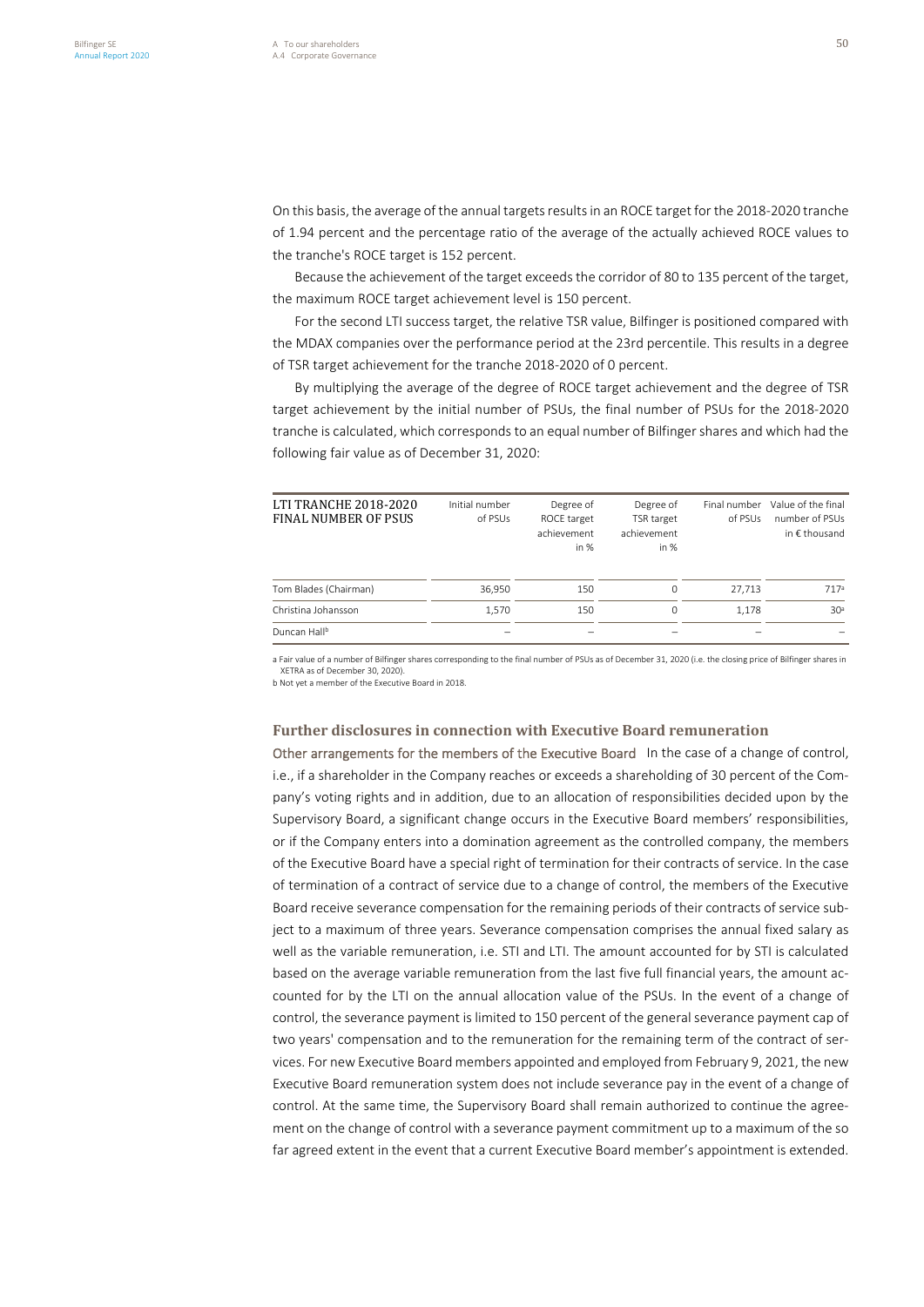In the case of the termination of the Executive Board member's service contract (with the exception of termination in the case of a change of control), the member of the Executive Board is subject to– under pain of a contractual penalty – a 24-month post-contractual prohibition of competition for which the Company shall pay compensation for each month of the prohibition in the amount of one-twelfth of 50 percent of the annual remuneration of the member of the Executive Board (annual fixed salary and variable remuneration). Other remuneration during this period is charged at 50 percent against the respective monthly compensation; a pension of the member of the Executive Board at 100 percent. The Company can waive the post-contractual prohibition of competition at any time, but only with a six-month period of notice for the continued payment of the compensation (except in the case of a valid extraordinary termination by the Company).

Total remuneration of former members of the Executive Board including pensions The amounts paid to members of the Executive Board who left the Company prior to the reporting year or their surviving dependents totaled €5,118 thousand in the reporting year (previous year: €3,572 thousand). This total amount includes pension payments to former members of the Executive Board who left the Company before the reporting year or to their surviving dependents in the reporting year of €2,494 thousand (previous year: €2,611 thousand). This total amount also includes payments to former member of the Executive Board, Mr. Michael Bernhardt, who left the Company on December 31, 2019, in the amount of €1,980 thousand. This amount contains a paid financial settlement until the original end of the term of the contract on October 31, 2020, a non-competition payment for two months as well as the allocation from the 2018-2020 LTI tranche of PSUs to be exchanged for 12,471 Bilfinger shares to Mr. Bernhardt. As of December 31, 2020, this allocation had a fair value of €323 thousand based on the XETRA closing price of the Bilfinger share on the last trading day in the year 2020, December 30, 2020. The total amount also included the allocation from the 2018-2020 LTI tranche of PSUs to be exchanged for 12,585 Bilfinger shares to the former Executive Board member Dr. Klaus Patzak with a corresponding fair value as of December 31, 2020, of €325 thousand. In addition, the former Executive Board member Joachim Müller received payments for transition compensation in the reporting year under an agreement of €319 thousand, which includes a settlement amount of €175 thousand for transition compensation claims from previous years.

No other payments were made. The present value of future pension obligations for the members of the Executive Board who left the Company prior to the reporting year or their surviving dependents calculated according to IAS 19 amounts to €30,320 thousand (previous year: €30,998 thousand).

Details of the total remuneration for former members of the Executive Board, including pensions, can be found in the following table, which has been prepared in compliance with data protection regulations: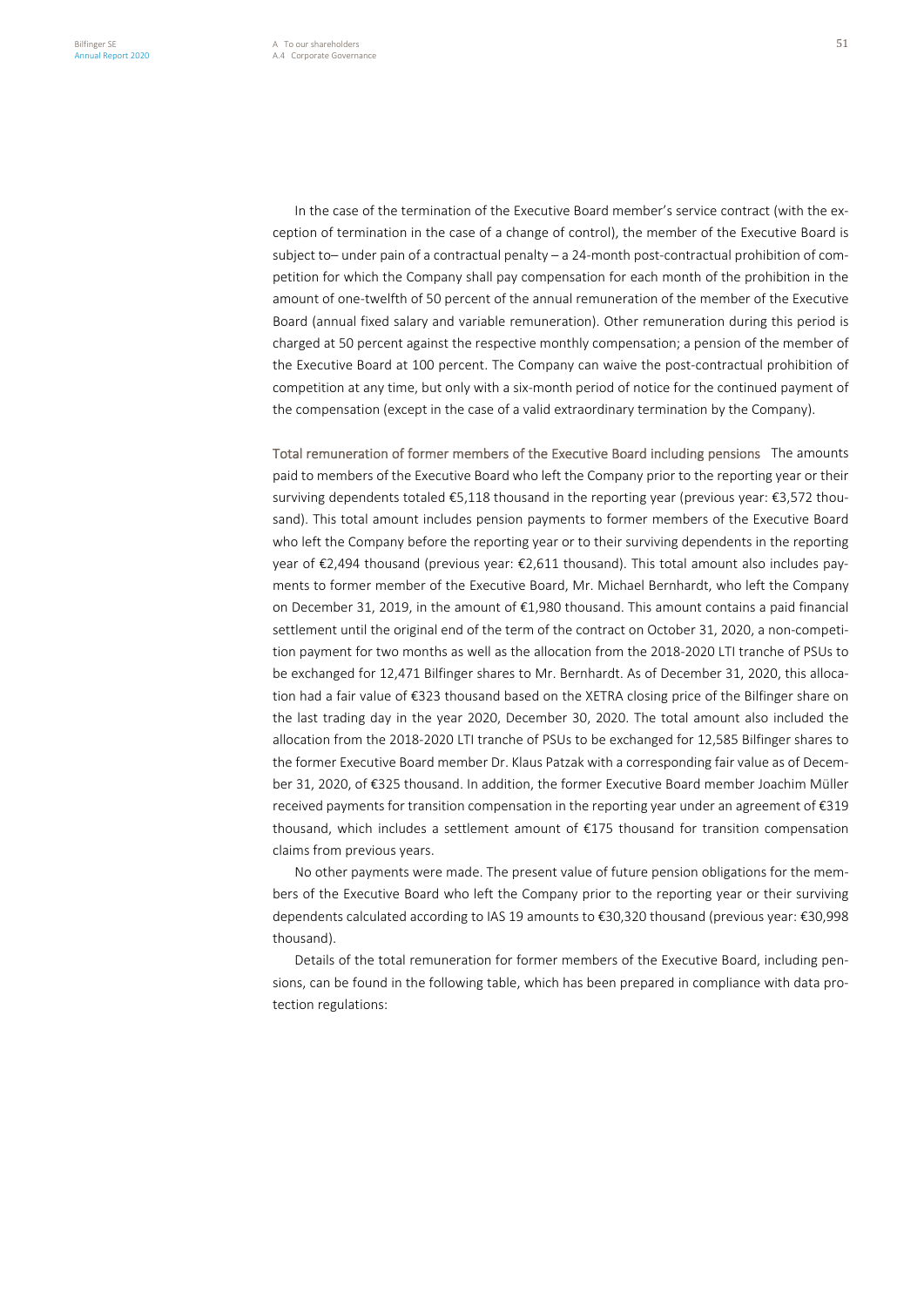| PAYMENTS TO FORMER<br>MEMBERS OF THE EXECUTIVE BOARD                                            | Amount<br>of payments<br>made in 2020<br>in € thousand | Type of payments<br>made in 2020                                                                                                                                      |
|-------------------------------------------------------------------------------------------------|--------------------------------------------------------|-----------------------------------------------------------------------------------------------------------------------------------------------------------------------|
| Michael Bernhardt                                                                               | 1,980                                                  | Financial settlement, non-competition payment,<br>vested 12,471 PSUs from 2018-2020 tranche of<br>LTI (in the form of Bilfinger shares;<br>value as of Dec. 31, 2020) |
| Dr. Klaus Patzak                                                                                | 325                                                    | Vested 12,585 PSUs from 2018-2020 tranche of<br>the LTI (in the form of Bilfinger shares;<br>value as of Dec. 31, 2020)                                               |
| Joachim Müller                                                                                  | 319                                                    | Transition allowance (incl. settlement amount<br>from transition allowance in previous years)                                                                         |
| Executive Board member who left the Company<br>more than 10 years ago                           | 289                                                    | Pension                                                                                                                                                               |
| Executive Board member who left the Company<br>more than 10 years ago                           | 128                                                    | Pension                                                                                                                                                               |
| Executive Board member who left the Company<br>more than 10 years ago                           | 278                                                    | Pension                                                                                                                                                               |
| Executive Board member who left the Company<br>more than 10 years ago                           | 90                                                     | Pension                                                                                                                                                               |
| Executive Board member who left the Company<br>more than 10 years ago                           | 240                                                    | Pension                                                                                                                                                               |
| Executive Board member who left the Company<br>more than 10 years ago                           | 124                                                    | Pension                                                                                                                                                               |
| Executive Board member who left the Company<br>more than 10 years ago                           | 287                                                    | Pension                                                                                                                                                               |
| Executive Board member who left the Company<br>more than 10 years ago                           | 161                                                    | Pension                                                                                                                                                               |
| Surviving dependent of an Executive Board member<br>who left the Company more than 10 years ago | 42                                                     | Widow and orphan pension                                                                                                                                              |
| Surviving dependent of an Executive Board member<br>who left the Company more than 10 years ago | 178                                                    | Widow and orphan pension                                                                                                                                              |
| Surviving dependent of an Executive Board member<br>who left the Company more than 10 years ago | 39                                                     | Widow and orphan pension                                                                                                                                              |
| Surviving dependent of an Executive Board member<br>who left the Company more than 10 years ago | 87                                                     | Widow and orphan pension                                                                                                                                              |
| Surviving dependent of an Executive Board member<br>who left the Company more than 10 years ago | 184                                                    | Widow and orphan pension                                                                                                                                              |
| Surviving dependent of an Executive Board member<br>who left the Company more than 10 years ago | 152                                                    | Widow and orphan pension                                                                                                                                              |
| Surviving dependent of an Executive Board member<br>who left the Company more than 10 years ago | 63                                                     | Widow and orphan pension                                                                                                                                              |
| Surviving dependent of an Executive Board member<br>who left the Company more than 10 years ago | 151                                                    | Widow and orphan pension                                                                                                                                              |
| Total                                                                                           | $5,118*$                                               |                                                                                                                                                                       |

\* Total of rounded individual figures deviates slightly from the total figure due to rounding differences

# **Supervisory Board remuneration**

The members of the Supervisory Board receive, as specified by Article 16 of the Articles of Incorporation of Bilfinger SE, in addition to the reimbursement of their expenses, an annual fixed remuneration of €70 thousand. The Chairman of the Supervisory Board receives two and a half times that amount; the Deputy Chairman of the Supervisory Board and the chairmen of the committees with the exception of the Nomination Committee receive double that amount. The members of the committees with the exception of the Nomination Committee receive one and a half times